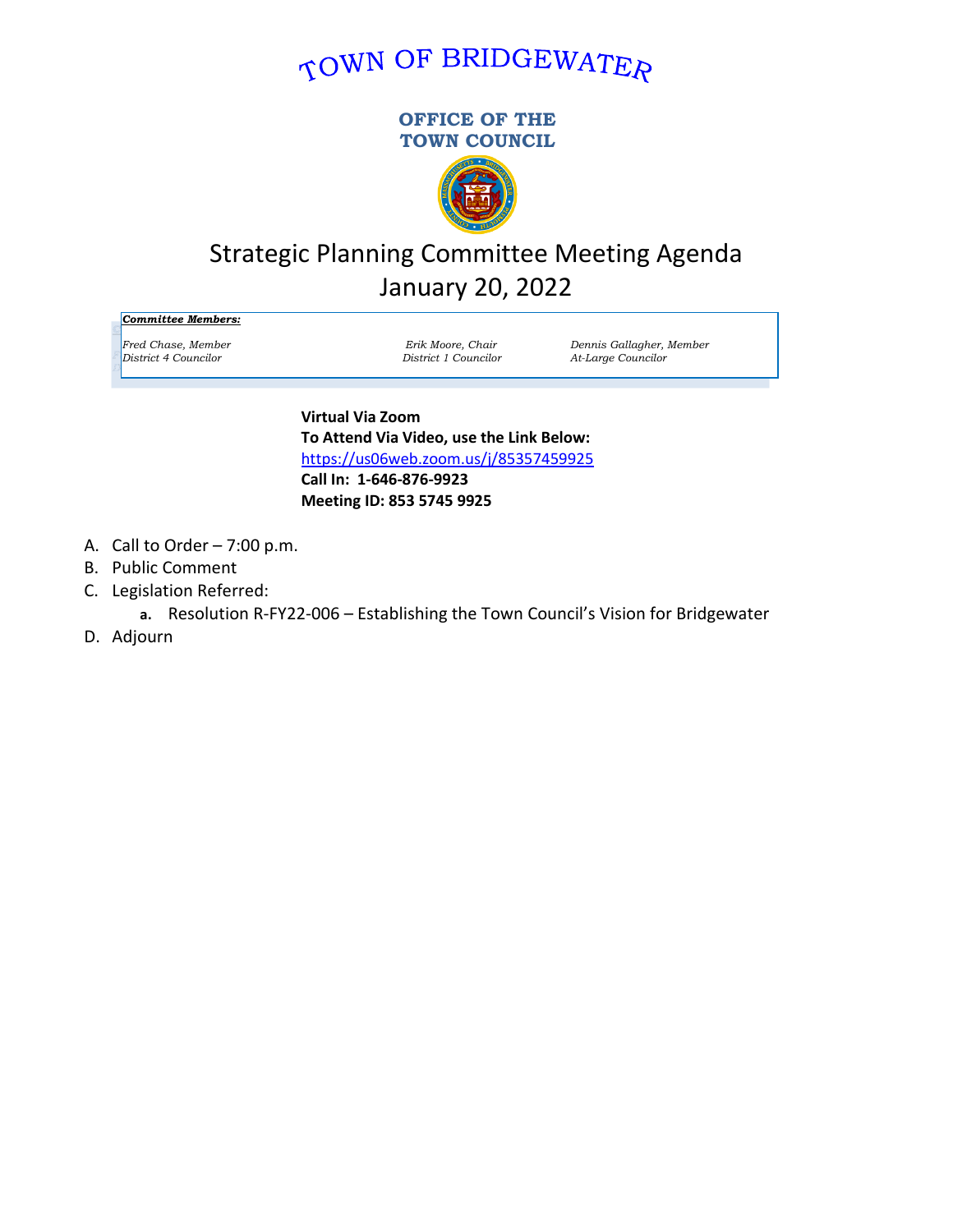

## Bridgewater Town Council

In Town Council, Tuesday, January 4, 2022

Council Resolution: R-FY22-006

| Introduced By:         | <b>Councilor Moore</b> |  |
|------------------------|------------------------|--|
| Date Introduced:       | January 4, 2022        |  |
| First Reading:         | January 4, 2022        |  |
| Second Reading:        |                        |  |
| Amendments Adopted:    |                        |  |
| Date Adopted:          |                        |  |
| <b>Effective Date:</b> |                        |  |
|                        |                        |  |

#### **Resolution R-FY22-006**

## **A Resolution Establishing the Town Council's Vision for Bridgewater**

**WHEREAS,** any council member may submit to the Town Council proposed town goals and other objectives for its consideration; and

**WHEREAS,** a community vision statement is a simple statement describing an idealistic picture of what we collectively want for our community in the long-term. A vision is aspirational and inspirational and, unlike a mission, does not define our purpose or strategies, but rather a desired state of being; and

**WHEREAS,** a community vision statement is necessary to guide our community's priorities, strategies, and actions by providing a clear and collectively agreed upon foundation for planning; and

**WHEREAS,** towns without a declared community vision spend considerable energy on wrong or irrelevant issues, bouncing reactively from one topic to another; and

**WHEREAS,** the Bridgewater Comprehensive Master Plan describes a community vision that should be condensed and made actionable by the Town Council; and

**WHEREAS,** a community vision statement will help the Town Council, Town Manager and other town committees, boards and groups make decisions for the future;

**NOW, THEREFORE, LET IT BE RESOLVED** that we, the Town Council of Bridgewater, agree that the following vision statement represents the desired future state for the Town of Bridgewater and will serve as a clear foundation for all planning, prioritization, management and investment decisions and activities conducted by or for the Town of Bridgewater:

"By the year 2035, Bridgewater will have established itself as the region's most accessible and desirable hub of culture, commerce, education, and open space recreation with a thriving downtown area, a breadth of housing choices, sustainable infrastructure, and a connected network of scenic outdoor recreation options, all of which preserve our quaint small-town aesthetic and highlight our historic heritage and charm.